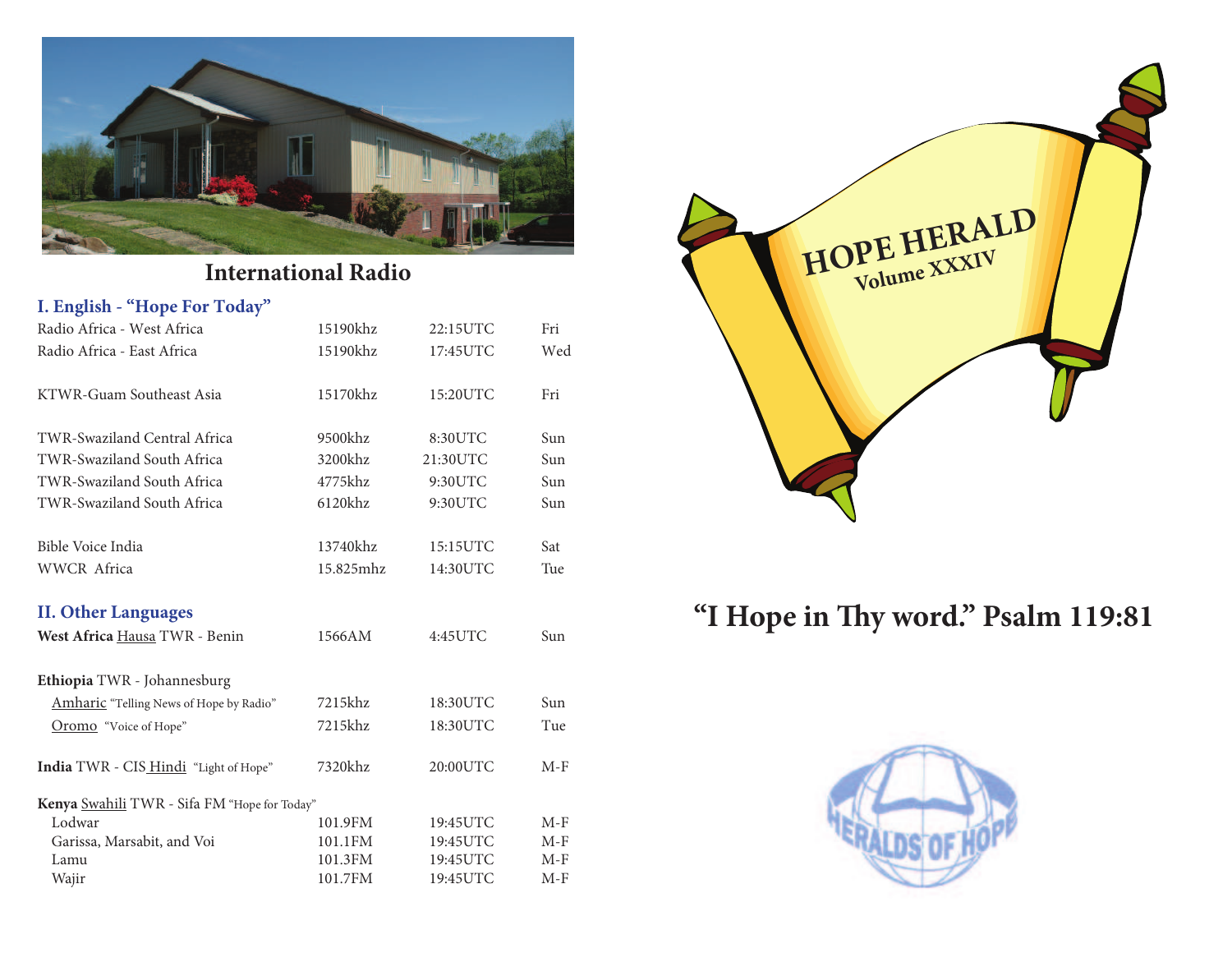# **We Believe**

- 1. There is only One True Holy God
- 2. The Bible is the Self-revelation of God to mankind
- 3. The Triune God is the Creator of all things, visible and invisible
- 4. Jesus Christ, the Son of God, was born of the Virgin Mary
- 5. The Holy Spirit was sent at Pentecost
- 6. The Church is composed of all who truly repent of sins
- 7. The Christian Life is total commitment to the Lordship of Christ
- 8. There is a personal Devil who is the arch-enemy of God
- 9. There will be a bodily return of Jesus Christ
- 10. There will be the final Judgment

# **Table of Contents**

| With The Former President - Keep Awake! Be Ready!                                                                 | pg.3                                 |
|-------------------------------------------------------------------------------------------------------------------|--------------------------------------|
| Treasures of Truth - PEACE                                                                                        | pg.4                                 |
| A Chosen Vessel - Paul                                                                                            | pg. 7                                |
| Stewardship - Plans Cut Short                                                                                     | pg. 9                                |
| Questions on Genesis - Chapters 12-19                                                                             | pg. 14                               |
| Answers                                                                                                           | pg. 20                               |
| Sermons from Thessalonians<br>Turn Around Religion<br>The Call to Holiness<br>A Call to Hope<br>Prayer and Praise | pg. 10<br>pg. 22<br>pg. 26<br>pg. 29 |

| Vol. <b>XXXIV</b> |                                                                                                                                                                                                                                                                                                                                                                         | 2012              |
|-------------------|-------------------------------------------------------------------------------------------------------------------------------------------------------------------------------------------------------------------------------------------------------------------------------------------------------------------------------------------------------------------------|-------------------|
|                   | HOPE HERALD, a Bible study booklet of HERALDS OF HOPE INC.,<br>a non-profit corporation, proclaims the Gospel and presents the Living<br>Lord through the Living Word as the positive alternative to the confu-<br>sion, compromise and contortion facing Christians today. HERALDS<br>OF HOPE, INC., Box 3, Breezewood, PA 15533-0003<br>E-mail hope@heraldsofhope.org | PRINTED IN U.S.A. |

# **23. Bless God for Jesus' promise to build His church!**

Intercede for pastors and leaders as they face the challenges of shepherding the flock, protecting us from error and deception.

### 24. Thank God for courageous Believers in Jesus in the Arab world.

Pray that He will lead them to those who are sincerely seeking the truth.

### **25. Praise the Lord for our English language programs in Africa!**

Thank God for the many testimonies of changed lives. Pray for growth in understanding and deepening of commitment to Christ.

# 26. Thank God that He has promised to supply all our needs!

Pray for Gospel ministries around the world in their need for personnel, funding, equipment, and buildings.

# 27. Thank God for the legacy left us by Dr. and Mrs. J. Otis Yoder!

Praise God for His faithfulness to this ministry in the past 43 years.

# **28. Ask God's Spirit to encourage Christian families around the world.**

Pray these important societal foundations will produce godly, mature, followers of Jesus who can make a positive impact on their world.

# **29. Bless God for our website that expands ministry!**

Pray that God will use our website, www.heraldsofhope.org to bring the Gospel to those who otherwise are unable to hear our broadcasts.

### **30. Pray the Father to bless our partnership with "Torch Ministries" in Ghana, Africa.**

Thank Him for the thousands of Junior High School students enrolled in Bible classes in the public schools!

# **31. ! ank God for His amazing grace!**

Rejoice in His promise that "where sin abounds, grace abounds even more! Pray that millions will experience that grace as they tune into our radio broadcasts each week.

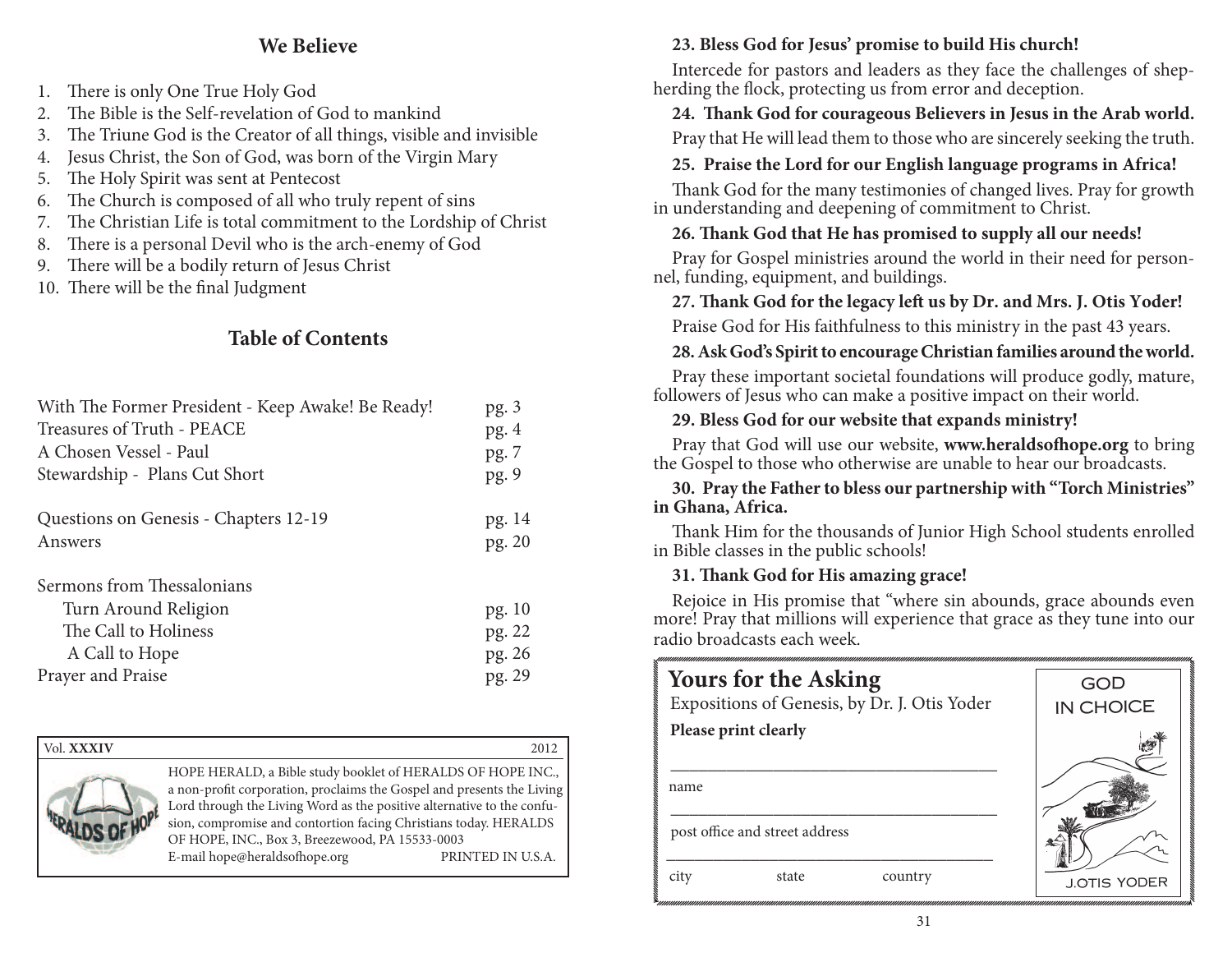unreached people group is predominately Muslim.

## **13. Rejoice in the ministry of the Heralds of Hope, Inc.**

Praise God for continuing to direct and expand this ministry which He called into existence in 1967! Praise God for the Yoders who heard and answered His call, and faithfully served for many years.

## **14. Praise God for our Swahili language broadcasts in Africa.**

Pray that this daily broadcast will be effective in reaching many Swahili speaking people with the Gospel.

#### 15. Thank God for Christian relief agency showing the compassion **of Christ!**

Pray for all the dedicated workers in various areas of the world who are giving time and treasure to be the "hands and feet" of Jesus.

#### 16. Pray for suffering Christians in China to be steadfast in suffering **and bold in witness.**

Thank God our "Hope for Today" broadcasts in Mandarin can help to sustain them in their trials.

# **17. Rejoice that the Heavenly Father loves ALL races of people!**

Ask God to bring an end to racial and ethnic hatred and violence in many areas of the world. Pray for the power of the Gospel to bring reconciliation and healing to individuals, families, and communities.

# **18. Pray for our weekly English program in Bethlehem, Israel.**

Pray for the safety of the station and station personnel in light of threats from the Palestinian Authority officials who govern the town.

# **19. Bless God for TWR-Johannesburg!**

Pray that our weekly broadcasts to Ethiopia, in the Amharic and Oromo languages, will bring the HOPE of the Gospel to many seekers. Praise Him for the hundreds of responses we receive from these programs!

#### **20. Bless God for generous donors who make possible the Bible distribution ministry of Heralds of Hope, Inc.**

Pray that Bibles in English, Nepali, and Telegu will bless many hearts and result in personal spiritual growth.

### **21. Praise God for a secure HOPE in Jesus!**

Pray the Holy Spirit blessing on our Spanish language broadcast to Latin America, "Esperanza Segura = Secure Hope."

### **22. Bless the Lord for His comforting presence to those who are grieving the passing of a loved one!**

Pray that the comfort and consolation of the Holy Spirit will fill the hearts of the sorrowing with peace.

# **With The Former President**

# **Dear Fellow Witness:**

We are so often like the disciples. They were

asleep while Jesus was praying in the Garden of Gethsemane. When He found them sleeping, He asked Peter, "What, could you not watch with

me one hour?" Then He warned them and us, "Watch and pray, that ye enter not into temptation: the spirit indeed is willing but the flesh is weak," Matthew 26: 40b, 41.

 Jesus went away and prayed again. And His disciples fell asleep. When He came back to them He said, "Sleep on now and take your rest: behold the hour is at hand, and the Son of man is betrayed into the hands of sinners." Matthew 26: 45.

What they should have done they could now never do. The hour for watching had passed. Oh what a lesson rings out to us. One said long ago, "Procrastination is the thief of time." In other words DO NOW WHAT YOU SHOULD DO. Every time we put off doing what we should the hour passes never to return.

All of us need to learn this lesson, especially as conditions around the world seem to tell us the coming of the Lord is near.

While Jesus was answering the questions the disciples asked Him regarding the sign of His coming (Matthew 24, 25) several times He urged upon them to watch. (See Matthew 24: 42, 25: 13) The word Jesus used and translated "watch" means "Keep awake." "Be vigilant," we can say. "Let nothing divert your attention.''

Our Lord instructs us wakefully to look for His return. THE LORD IS COMING! Jesus compared His return to the time of the flood of Noah's day. He said they were busily doing their regular activities, "And knew not until the flood came and took them all away; so shall also the coming of the Son of man be. Then two shall be in the field; the one shall be taken, and the other left. Two women shall be grinding at the mill; the one shall be taken, and the other left. Watch therefore for ye know not what hour your Lord doth come." Matthew 24: 39-42

Keep awake, the time for His coming is drawing near. Do not fall asleep. Do not become so busy with your daily activities that you will miss the hour of His coming!

In the parable of the young women Matthew 25:1-13, Jesus told how five were ready and five were not ready. None knew the hour of the bride-

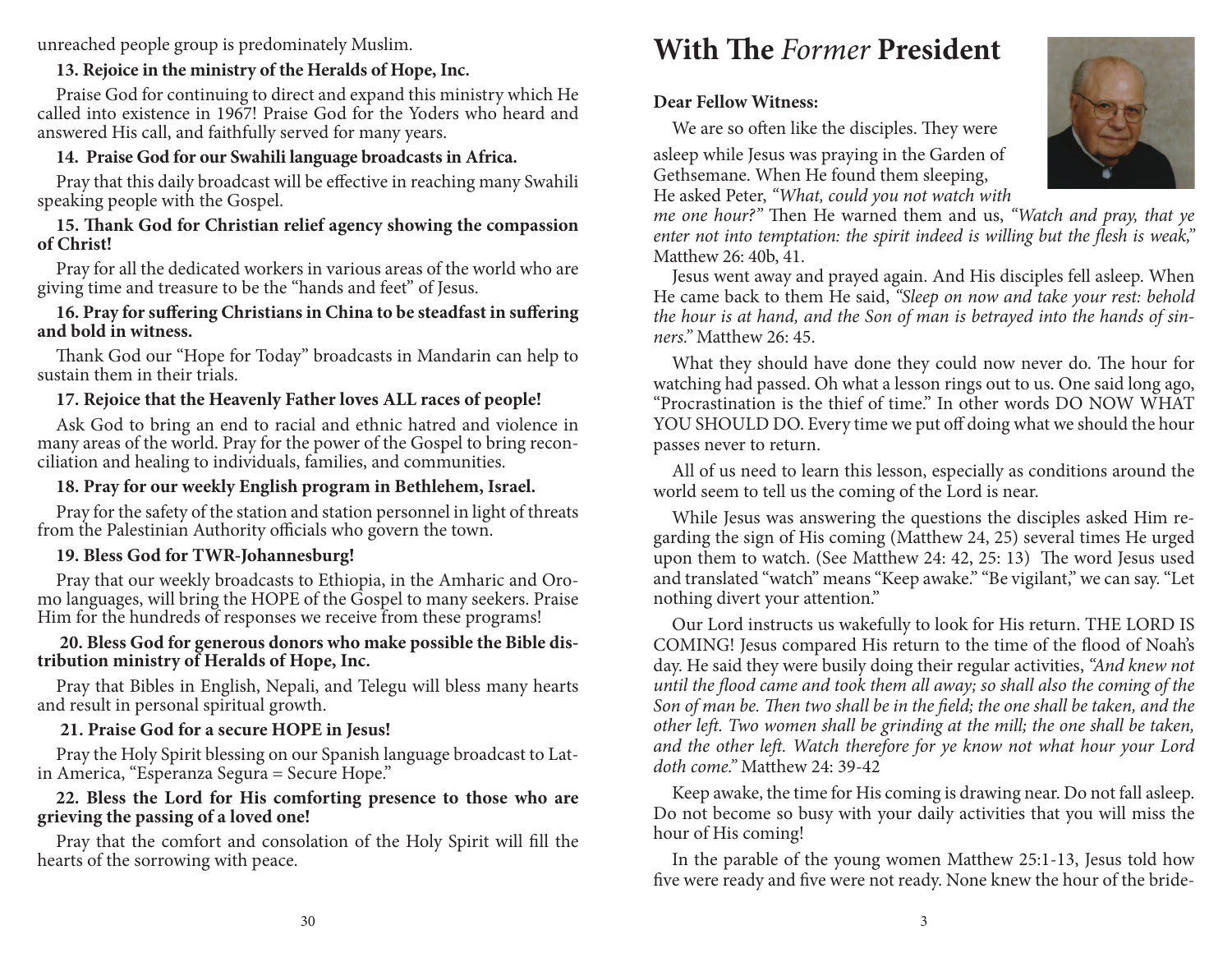groom's coming. So while they waited they all slept until the cry was made, "Behold the bridegroom cometh: go ye out to meet him," Matthew 25: 6.

The wise women, lamps all trimmed with necessary oil, were ready to welcome the bridegroom and went with Him to the wedding. The foolish women had no oil. They were not ready. While they went to buy oil the bridegroom came. When they knocked on the door asking to enter they were turned away.

Jesus closed the story with these words, "Watch therefore, for ye know neither the day nor the hour wherein the Son of man cometh," Matthew 20: 13. Jesus again used the word, watch; "keep awake!" Be ready!

The need for wakefulness is clearly stated by the words, "ye know neither the day nor the hour." This means we must be awake all the time for the Lord's return at any time.

I therefore urge you to make all needful preparation now. When the cry goes forth, "The Bridegroom cometh, go out to meet Him" you will not have time to get ready. He will not wait for you. So keep awake! Be Ready! Amen.

Sincerely in the Hope of the Gospel,

J. Otis Yoder

# **Treasures of TruthPeace**

We often use the word peace. In searching out the meaning we discover a word of special beauty. People in Old Testament times used the Hebrew word shalom. Today in Israel and among people in other countries this word is used as a greeting. When they meet they say, Shalom.

Shalom in the Old Testament has a basic meaning of wholeness or completeness. It can also mean finish. As it is used with reference to personal feelings, it means the absence of trouble.

We learn the meaning of any word by how it is used in the language. Shalom is first used as a greeting when the brothers of Joseph had come to Egypt to buy more food, and Joseph tested them by putting their money back into their sacks. When they came the second time to purchase grain, they were very much afraid. The steward wanted to quiet their fears, so he said, "Peace be to you, fear not" Genesis 43: 23. Here is a beautiful picture of peace, the absence of fear.

In the writing of the wise man, Solomon, in Proverbs 3:17 reference is made to wisdom as a person. "Her ways are ways of pleasantness, and all her paths are peace." The man who finds wisdom is happy because she is

# **PRAYER and PRAISE**

Please unite with us in prayer with fasting the first Monday of each month.

### 1. Thank God for the liberating Gospel!

Thank Him for all those finding freedom in Christ in Africa, Asia, Europe, the Middle East, North America, and every island.

#### **2. Rejoice in the power and presence of the Holy Spirit.**

Pray that He would prepare the hearts of radio listeners to receive the Word and bring conviction of sin upon the ungodly.

#### **3. Bless God for the impact of the printed page.**

Ask God to protect each Bible and literature piece mailed to those who seek to know Jesus better.

#### **4. Praise the Lord for our Albanian language broadcasts to Albania!**

Pray that many Muslims, athiests, and nominal Christians will be reconciled to God through Jesus.

#### **5. ! ank God for open doors of ministry in Nepal!**

Ask God to bless our radio broadcasts and indigenous ministry partner, "Hope Children's Ministry."

#### **6. Magnify the Lord for the reach of electronic media!**

Praise God for the technology He's reserved for our time - internet, satellite, smartphones, and more are all carrying the Gospel message.

#### **7. Praise God for giving us His Word!**

Pray God to bless all ministries involved in providing copies of God's Word to those who do not have a copy.

#### **8. Bless God for our faithful brethren in the persecuted church.**

Intercede for those who suffer and remember to pray for them as though you were imprisoned with them.

#### **9. Rejoice that Gospel radio reaches the Guarani people!**

Pray for the Believers in Paraguay who are being discipled by our daily Guarani language broadcasts.

#### 10. Thank God for courageous evangelists in Muslim countries!

Pray for the protection of the translators and producers of our Arabic language programs which air in Baghdad, Iraq.

#### **11. Bless God for Hope Bible Training Institute in India!**

Pray that this training institute will be effective in training many godly, committed, and passionate pastors, teachers, and evangelists.

## **12. Bless God that He desires all mankind to know Him personally!**  Intercede for listeners to our Hausa language broadcasts in Africa. This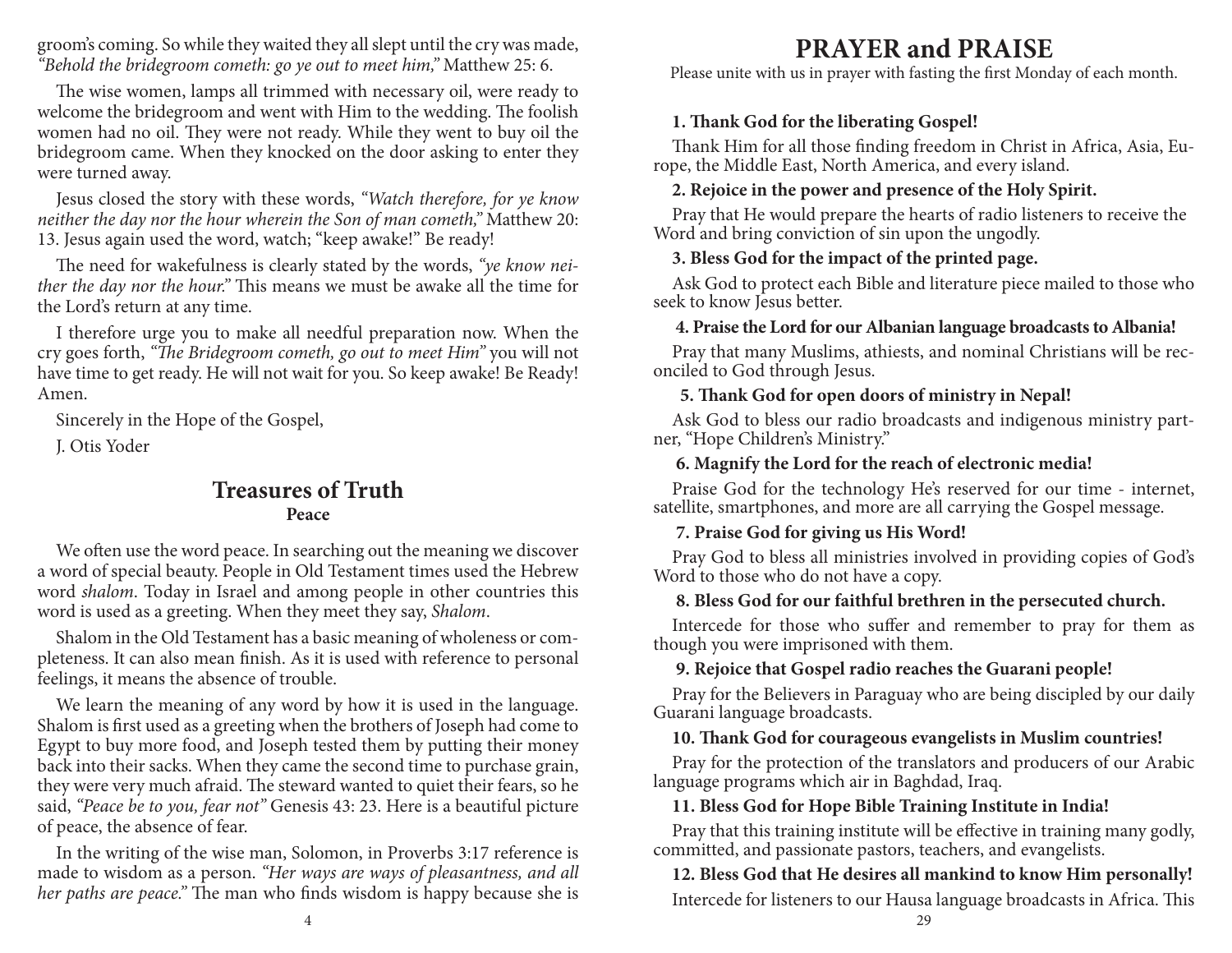shall not precede them who are asleep." By the fact that we shall not precede them means that we are going to have a part with them. We can be absolutely confident of this. Present reality is absolutely trustworthy.

That means we shall join the host of believers from all over the world through all the centuries. What a glorious meeting that will be! Because we believe this present reality we can be absolutely confident that we shall be caught up together with those who are resurrected.

We can ground our hope on the present reality of His promise. There is no other equally trustworthy message from anybody than the Word of the Lord. That is the present reality. Isn't that encouraging? Doesn't that build your faith? Can't you see that this is an absolutely sure foundation upon which we can build our hope of the coming of Christ?

**THE FUTURE ANTICIPATION** is an indisputable foundation to build hope in Christ's return. Watch closely in the remaining verses for what will yet happen! "For the Lord himself shall descend from heaven with a shout, with the voice of the archangel, and with the trump of God."

What a trio! The Lord himself with a shout! We are told in the book of Revelation that when the glorified Saviour talked it sounded to John as of a voice like a trumpet, a piercing sound: "I was in the Spirit on the Lord's day, and heard behind me a great voice, as of a trumpet, saying, Lam Alpha and Omega, the first and the last."

The Lord Himself shall descend with a shout and then the voice of the archangel. We are told also in Revelation that when the archangel spoke it sounded like the roar of a lion. Here is the shout of the Lord and the voice of the archangel and the trump of God! What a glorious trio of sound! Every believer will hear it. When that trio sounds, the dead in Christ shall rise first. Praise God!

We have hope. We need not be hopeless as those without hope! Here we have the order described: "The dead in Christ shall rise first; then we who are alive and remain shall be caught up together with them in the clouds to meet the Lord."

You see, Jesus is not coming back to earth on this particular trip. He is coming in the clouds. We are going to meet Him in the clouds and we are going to be with Him forever.

Here is our future anticipation: the tremendous sound of the shout of the Lord, the voice of the archangel, and the trump of God; the dead in Christ arising out of their graves and we who are alive and remain being suddenly translated, caught up together with them in the clouds of Shekinah glory to meet the Lord and to be with Him forever! What a comfort!

able to bring to him pleasantness and peace, the absence of fear and dread. Wholeness and completeness come to the one who follows wisdom.

In the Psalms even though David knew so much trouble, he also knew a great deal about peace: "The LORD will give strength unto his people; the LORD will bless his people with peace." Praise the Lord! Psalm 29 gives a beautiful description of the power of God. How the voice of the Lord can thunder and how powerful the Lord is that He gives strength to his people and blesses His people with peace. In the presence of this great power of God, there is tranquility, quietness.

In Psalm 37: 37, 38, there is a marked contrast between the ends of the wicked and the righteous: "Mark the perfect man, and behold the upright: for the end of that man is peace. But the transgressors shall be destroyed together: the end of the wicked shall be cut off." Certainly the one who truly walks with the Lord can be confident that his end will be without trouble. It will be peaceful.

We find in Psalm 119: 165, a beautiful verse: "Great peace have they who love thy law: and nothing shall offend them." This is a wonderful consolation. He who loves the law of God has a sense of quietness, a great feeling of peace, which the world knows nothing about. As we hold to the divine Word of God nothing should trouble us. This promise is good to use against worry and fear.

The Prophet Isaiah touches upon peace in chapter 26, verse 3. I really appreciate this text, "Thou wilt keep him in perfect peace, whose mind is stayed on thee: because he trusteth in thee." In the Hebrew this verse reads: "Thou wilt keep him in peace," perfect peace, total quietness, in rest, without trouble, without difficulty. How we praise the Lord for this great promise!

In Isaiah 57: 21 we see in contrast the tragedy of the wicked: "There is no peace, saith my God, to the wicked." They are like the troubled sea. It cannot rest. But those who are anchored by faith in God are not restless and troubled; they have peace.

We can't overlook the Prophet Isaiah's description of the coming Messiah. In Isaiah 9:6 one of the names given to Him is, "the Prince of Peace."

We turn to the New Testament to see how this idea of the absence of trouble is developed. The Greek people pronounce the word peace, eirene. It also means the absence of trouble, quietness, and rest.

In Luke's account of the birth of Jesus the angel announced to the shepherds that the Saviour was born and the heavenly hosts said, "Glory to God in the highest and on earth peace, good will toward men," Luke 2:14.

Jesus sent out the disciples with this instruction to say, "Peace be to this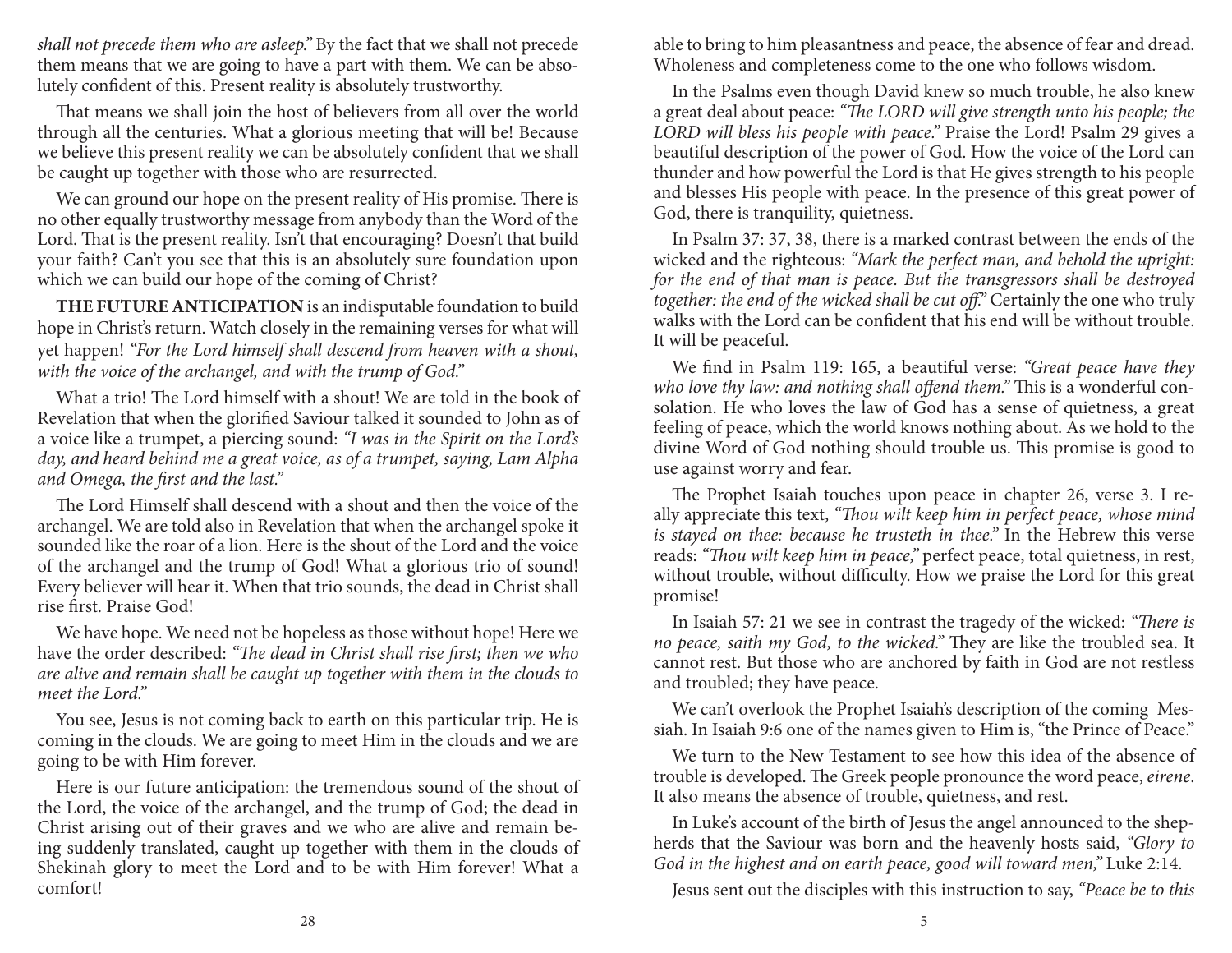house. And if the son of peace be there, your peace shall rest upon it: if not, it shall turn to you again", Luke 10: 5, 6.

Before He was crucified, Jesus spoke to the disciples with deep feeling and meaning: "Peace I leave with you, my peace I give unto you: not as the world giveth, give I unto you. Let not your heart be troubled, neither let it be afraid," John 14:27. Surely our Lord was a perfect example of one who could live without restlessness even in the midst of great trial of affliction.

After His resurrection He came to the disciples unexpectedly in the upper room and greeted them, "Peace be unto you." This is especially significant because John 20:19 informs us that they had gathered in the room with closed doors because they were afraid.

In the messages of the disciples as they went out to preach the Gospel, peace was on their lips. Peter spoke to Cornelius at his invitation: "The word which God sent unto the children of Israel, preaching peace by Jesus Christ: (he is Lord of all:)" Acts 10:36.

The Apostle Paul writing to believers in Romans 5:1 makes it so clear. "Therefore being justified by faith, we have peace with God through our Lord Jesus Christ." We have rest and quiet through Him.

A further citation is Ephesians 2:14, 15, a most precious text, "For he is our peace, who hath made both one, and hath broken down the middle wall of partition between us; Having abolished in his flesh the enmity, even the law of commandments contained in ordinances; for to make in himself of twain one new man, so making peace."

We need to praise the Lord that every reason for distress, for restlessness, has been abolished. Jesus Christ by His death on the cross and His precious blood will bring peace to those who trust Him.

There are many other Scripture texts explaining what it means to be at peace with God and at peace with one's fellowmen. Surely God desires for us first of all to be at peace with Him and then in our families, with our neighbors and in our communities. We are to live peaceably as much as possible, with all men. We praise the Lord that through the cross of Jesus Christ God has made possible tranquility, wholeness, quietness. It is finished. Praise God!

And so with the Apostle Paul we say "Finally, brethren, farewell. Be perfect, be of good comfort, be of one mind, live in peace; and the God of love and peace shall be with you" II Corinthians 13:11.

J. Otis Yoder

**Great peace have they who love thy law:**and nothing shall offend them. Psalm 119: 165 it all. We have ample evidence in the Bible based on this historical truth that death is not the end.

The Apostle says Jesus' experience proves there is more. He says upon the basis that "...we believe that Jesus died and rose again even so them also which sleep in Jesus will God bring with him." The historical evidence is clear: Jesus died and rose again. This puts content into our hope. This puts body into our faith. We ground our hope and faith on the historical happening.

Therefore we assuredly say, death does not end life. We have hope for those who are asleep in Jesus. We know that because of the death and resurrection of Jesus Christ they also will rise. And if indeed we shall be among those who shall die we also shall rise. "Even so them also which sleep in Jesus will God bring with him." That is beautiful! The historical doctrine is a foundation on which we build our hope of Christ's coming.

It is most important that we are sure about these basics. Any weakness regarding such fundamentals will leave us doubting at every other point. We must take the Bible record as it is, all the critics notwithstanding - and there are many. Some argue that Jesus never died. Some, wonder if He ever lived at all. But, if He never lived, then He never died and if He never died, He never arose, so He will never come back! But Paul is clear on this point: He died and rose again.

**THE PRESENT REALITY** is a sure foundation for believing Christ will return. Take a careful look in verse 15 at what the Apostle Paul wrote: 'We say unto you by the word of the Lord..." We have that word of the Lord now. It is a present reality. It is our possession. God has given that Word to us. We can ground our hope on that Word. It can be trusted. Where will you go for anything more trustworthy than the Word of the Lord?

Jesus Himself said to the disciples before He was crucified, "I am going away, and if I go away I will come again." That statement means more than His appearance after the resurrection because He said, "I go to prepare a place for you, and if I go to prepare a place for you I will come again and receive you unto myself..." That is the Word of the Lord and that is a present reality for us. We can be sure. We can be absolutely sure.

Let there be no question in your mind about the "Word of the Lord." The devil has successfully raised doubts in many minds by the same question which he threw at Mother Eve in the garden of Eden. He has come again and again with the same words, "Did God say...?" It never pays to argue with the devil. No amount of argument will convince him. We must hold to the Word of the Lord!

Now notice further what he said in verse 15: "This we know by the word of the Lord that we who are alive and remain unto the coming of the Lord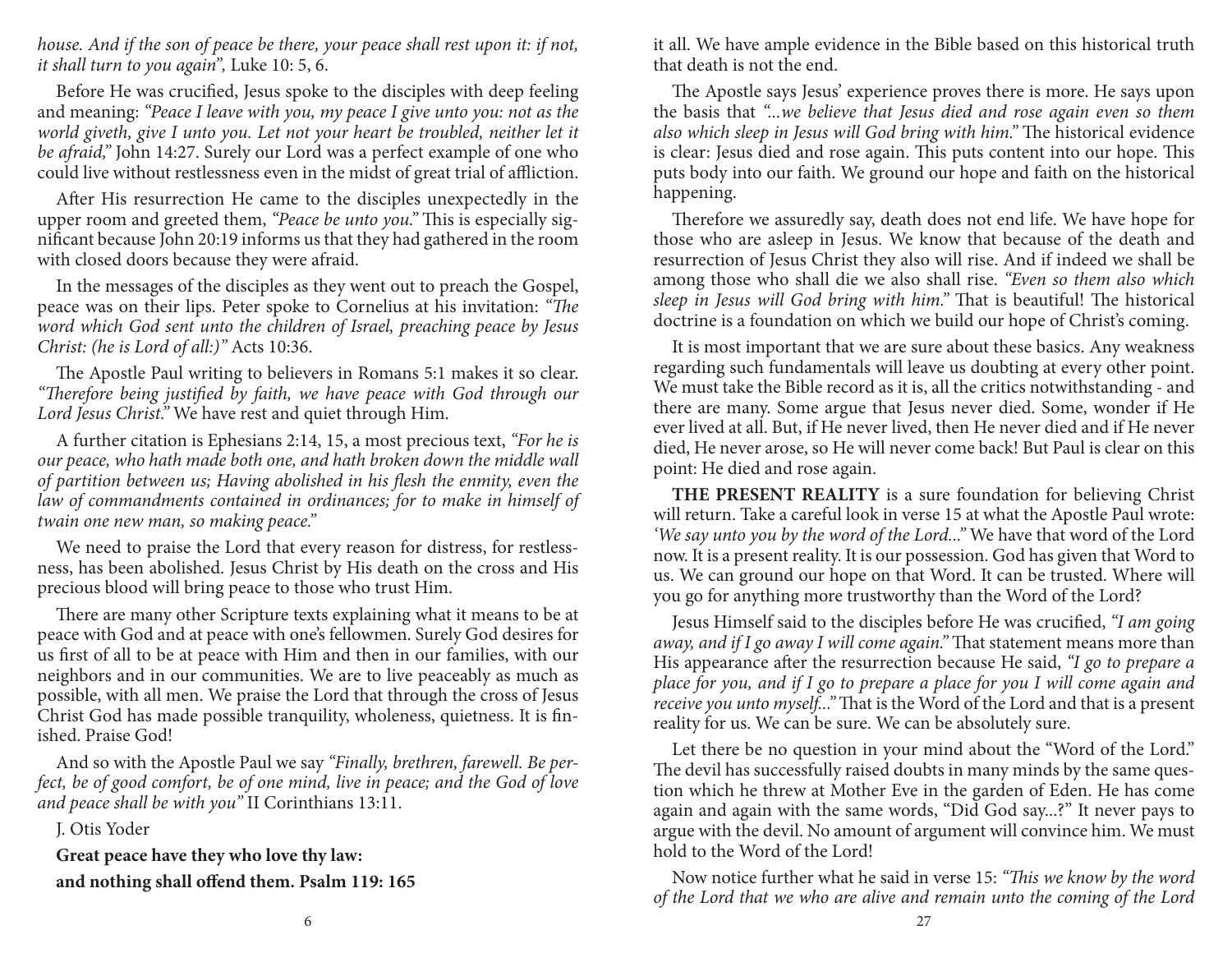# **A Call to Hope**

Have you wondered recently about the return of Jesus? Will He really come back? When will He return? Some people have set dates. They were sure He was going to come, but they were wrong. Jesus warned us not to set the time because, when He was here, He Himself did not know. But He also warned us not to go to sleep; because He is coming.

Isn't it thrilling to see how God is getting ready for the Lord Jesus to come back? It is exciting to me. Events in the world as predicted in the Bible are pointing to the soon return of Jesus Christ. Does the thought quicken your heartbeat? Believers have looked for the coming of the Lord in every age. Paul surely did as he wrote the first letter to the Thessalonians because at the end of every chapter he mention the return of Christ. He is really specific about it here in **I Thessalonians 4:13-18.** 

**13. But I would not have you to be ignorant, brethren, concerning them which are asleep, that ye sorrow not, even as others which have no hope.**

**14. For if we believe that Jesus died and rose again, even so them also which sleep in Jesus will God bring with him.**

**15. For this we say unto you by the word of the Lord, that we which are alive and remain unto the coming of the Lord shall not prevent them which are asleep.**

**16. For the Lord himself shall descend from heaven with a shout, with the voice of the archangel, and with the trump of God: and the dead in Christ shall rise first:** 

17. Then we which are alive and remain shall be caught up together **with them in the clouds, to meet the Lord in the air: and so shall we ever be with the Lord in the air: and so shall we ever be with the Lord.**

#### **18. Wherefore comfort one another with these words.**

These verses contain the FOUNDATIONS upon which we build our hope of Christ's coming for us. I want to bring them out for you because they are essential.

**THE HISTORICAL DOCTRINE** is an important foundation for hope in Christ's return. It is true, death is the door that closes all decision regarding your eternal condition. Yet in one way, death is only the beginning. The Bible clearly informs us that there is life after death, and that it is eternal. So we know from God's word that death does not end it all.

We ought not to sorrow as though death were the end of everything. There are those who have no hope but even with them death does not end

# **A Chosen Vessel**

The Apostle Paul is a great character to study. Paul contributed to much of the New Testament. He was the author of 13 books from Romans to Philemon. Many think he also authored the book of Hebrews though we can't be sure. Much of the book of Acts describes Paul's life and ministry.

But he was not always a model for us. In Philippians 3: 2-10 Paul described his early life as a Pharisee in Judaism. He was totally dedicated to God and Judaism and committed to wiping out this new sect called Christians. In his mind they were heretics of the first degree.

Paul before his conversion was called Saul. The name Saul is a grand title meaning "asked for." No doubt he was named after the great King Saul, Israel's first king. Saul was born in Tarsus in the region of Cilicia, and he was educated in Jerusalem in the school of Gamaliel (Acts 22: 3). In Acts 5: 34-39 we hear from Gamaliel, Paul's teacher, regarding the growing church. Gamaliel said, "If it's not of God it will fall apart, and if it is of God we are foolish to fight it."

But after Stephen's death Saul turned against the church with fierce persecution. He may have been doing it earlier, but it seems that Stephen's sermon convinced Saul that this new Lord Jesus worship needed to be stopped immediately.

Saul was trained like all Jewish boys in a trade. Jewish thought at that time said that the nobility of manual labor and intellectual skill go hand in hand. Saul learned the art of tent making which would serve him well throughout his life. Jewish education sought to produce a man who could both think and act. That should be the goal of a good education today.

Saul no doubt came from one of the upper levels of society in a fairly well to do family. His vernacular tongue was Greek, but because he lived in Palestine he most likely also knew Hebrew. As he zealously promoted Judaism, he zealously opposed Christianity.

He was greatly feared by all the church as he wreaked havoc on the church committing men and women to prison (Acts 8: 3). Saul was very happy about Stephen's death and set out to destroy all Christians, and stamp out this movement before it went any further. Because of this persecution the church scattered to avoid being killed.

He suspected some may have escaped even to Damascus more than 200 kilometers from Jerusalem. So he set out for Damascus to "look for any of this Jesus way men or women and bring them bound to Jerusalem" (Acts 9: 2). Let's look now in detail at Acts 9:1-28 which is the account of the conversion of Saul of Tarsus.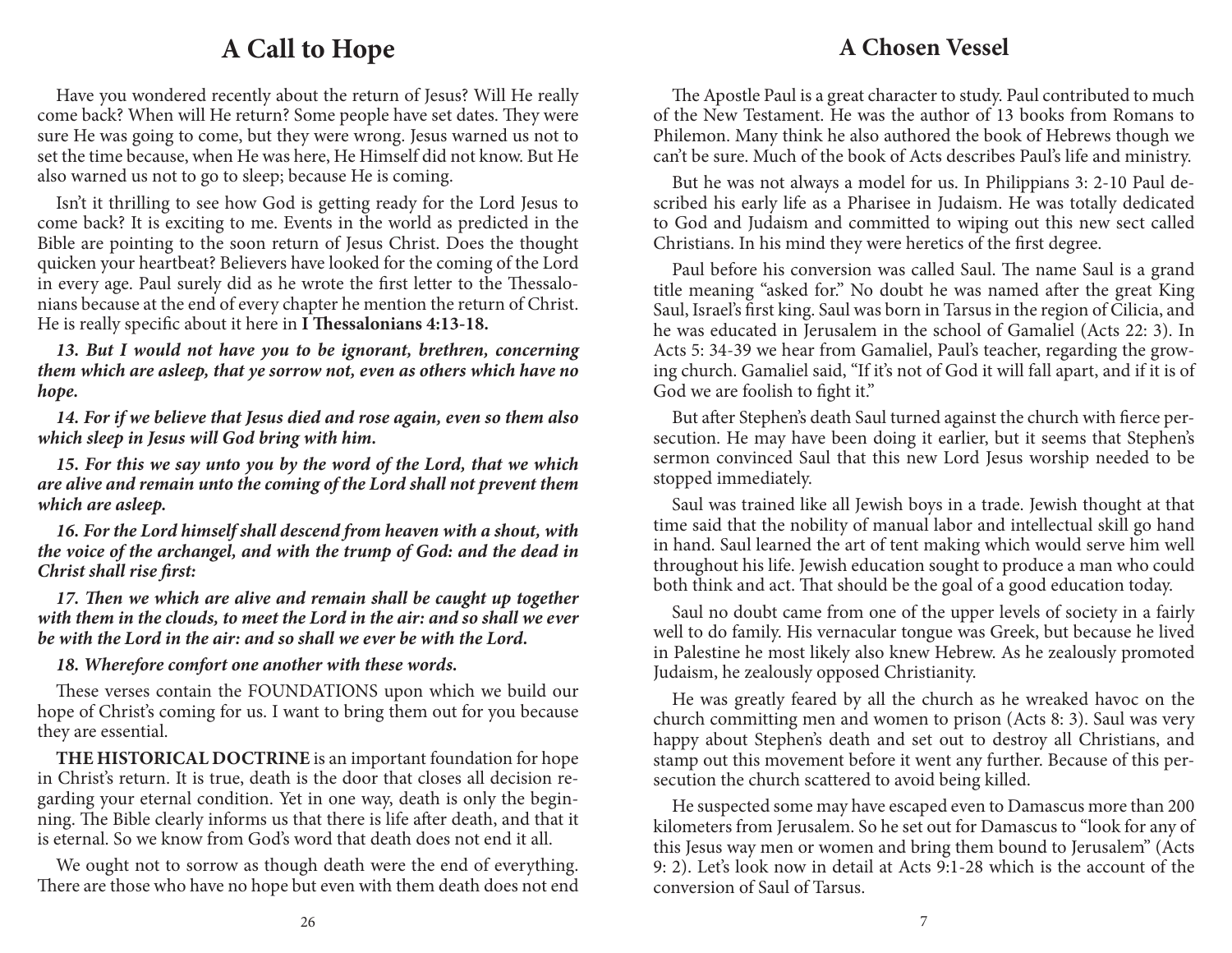Saul was intent on getting the job done properly. But as he and his traveling companions drew near Damascus suddenly a light from heaven surrounded him. Saul fell to the earth and heard a voice saying, "Saul, Saul, why persecutest thou me?" Saul's response was, "Who art thou Lord?" Saul was confused because he thought he had been doing what God wanted. The Lord's response to Saul's question was, "I am Jesus whom thou persecutest; it is hard for thee to kick against the pricks." The resurrected, ascended Jesus had a direct encounter with one of His worst enemies.

A voice from heaven had a special significance for any Jew. God had spoken directly with Noah, Abraham and Moses, and here was another direct encounter with the Lord of heaven. The phrase, "to kick against the pricks" or goads as some translations say, was a phrase for opposition to deity. It was as if Saul concluded that Jesus was truly God, He was deity--a revelation to one who moments before was opposed to this God. Two words in verse 6 describe Saul's reaction to Jesus' words: trembling and astonished. His body shook and his mind was overwhelmed as he encountered first hand the one he had been persecuting.

Saul's question came, "Lord, what wilt thou have me to do?" Saul had a change of heart and the One he was persecuting he suddenly began to call Lord, as the glory of God shone around him. It was similar to the shepherd's seeing the glory of God in Bethlehem at Jesus' birth, but this glory was directed toward one man, Saul of Tarsus.

The Lord answered Saul, "Arise, and go unto the city and it shall be told thee what thou must do." The directions were clear. The men who traveled with Paul heard the voice but saw no man. Whether they understood the voice or if Saul was the only one to understand we cannot be sure. But the men saw no man. They were "speechless" the Bible says. When God shows His power, we stand before Him with nothing to say, totally in awe of His power and authority.

When Saul came up from the ground he was struck with blindness. The light of God's presence had been too much for Saul's earthly eyes. The men with Saul led him by the hand to Damascus. For three days he did not eat or drink! I'm sure it was a very intense time of soul searching.

So the Lord was working in Saul's life, while He called another disciple to go minister to Him. His name was Ananias. The Lord came to Ananias in a vision and called him by name. The Lord told Ananias exactly where to go to find Saul. The street and the house were detailed.

Understandably Ananias was not too thrilled. Ananias had heard how much evil Saul had done in Jerusalem. He evidently knew Saul was coming to Damascus to devour the church as he had done in Jerusalem. The tion...", your holiness. Now, my friend, how long are you going to wait to accept and adopt God's standard? How long are you going to continue in the wickedness that He abhors and still claim to be a child of God? The will of God is your holiness. The will of God is your sanctification. When you deliberately defy the will of God you are under His judgment, not His mercy. Keep that in mind.

In verse seven we understand that His call is to holiness, "For God hath not called us unto uncleanness, but unto holiness." Mark that. The Greek word for holiness is a positive verb. God will cause you to be holy. He will do the cleansing. You can scrub yourself with soap, you can scrub yourself with any detergent, you may bring up your good works, your intentions, but that will not be sufficient. He will do the cleansing because the blood of Jesus Christ His Son cleanses us from all sin. But you must yield yourself to Him. You must adopt God's standard. You must confess that His will is your sanctification and His call is the life of holiness.

Don't be misled by those teachers who tell you you can do whatever you like. You can conduct yourself as you wish. God is not like that. He would not have given us the Bible if He had not intended for us to follow His instructions. His standard is a standard of holiness. How much tolerance do you think God will allow? That is the wrong question. The right question is, How can I please the Lord? That is it. His will is our sanctification.

So the call to holiness issues to us in three imperatives: one, abound in God's will: two, abstain from evil; three, adopt God's standard. That is the only route that will bring you to the goal of holiness. Have you even started on that route? Have you even taken the first step? The first step is to confess Jesus Christ as your personal Saviour. Admit that you are a sinner and that you need the blood of Jesus to clean you up. Have you heard the call? Are you walking in truth? Have you accepted Jesus Christ as your own personal Saviour?

**But as he which hath called you is holy,so be ye holy in all manner of conversation; I Peter 1: 15**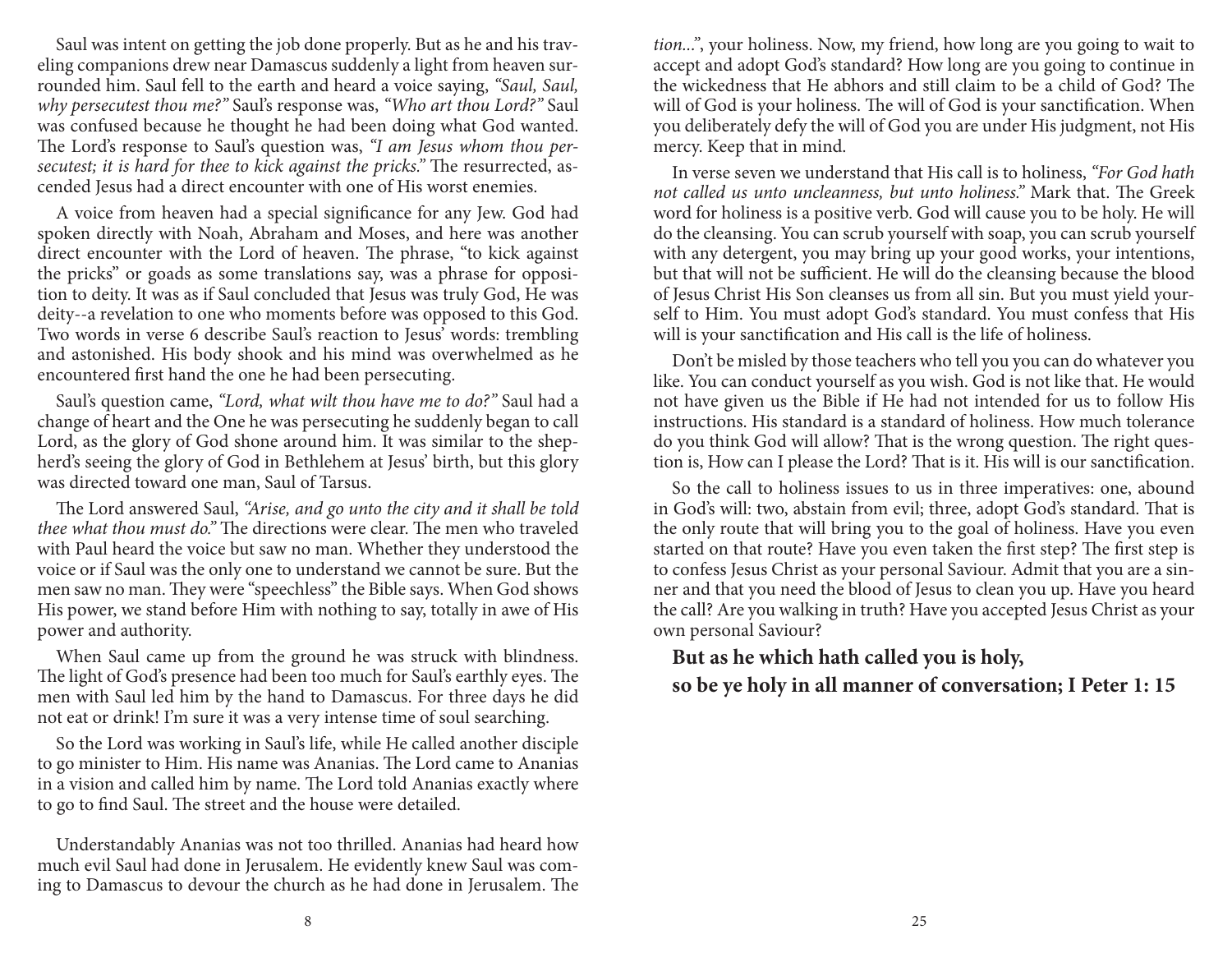have no other choice. When you are a believer in Jesus Christ there is no option for you except that you shall by the very nature of your claim abstain from evil. In this text the Apostle Paul is pointing to the sexual sins. If you will examine the thirteen lists in his various letters you will find that sexual sins rank high in his lists as he wrote for God.

First of all he takes up the matter of fornication. He says "Abstain from fornication..." What does that mean? Fornication is sexual acts of the unmarried. It is the general word in the New Testament. It is also specific when it means adultery, sexual acts of the married outside of marriage.

Today the freedom in society must come under God's divine judgment because nowhere in the Bible is it ever suggested that one can be free and loose in sexual relationships. No, the Bible condemns fornication and all improper sexual relations whether they be homosexual or heterosexual. It is all an abomination to God.

Then you will also notice that the abstinence from evil includes the lust of sensuality. Modern emphasis on sexuality is trying to wipe out and erase the differences between the sexes so that there will be no discrimination in any way. There is, however, a basic distinction because God made male and female. He prepared a woman to be the complement for the man. Therefore any movement that seeks to erase sex distinctions is anti-God and anti-scriptural. It cannot be right.

Thus the Apostle Paul urges the Thessalonian believers not to lust in sensuality because that is the way the other Gentiles do. I believe this text includes the nudity and immodesty that is increasing everywhere today. Unfortunately even in some churches this sin is tolerated! It can't be right because the Apostle Paul makes it clear in this message that they are to abstain from evil, from the lust of sensuality.

Then to abstain from evil is reflected by the word defraud, "Do not defraud." I wonder whether the way in which the courts grind out the divorce permissions is not an indication of fraudulent conduct: when a man has defrauded his neighbor by stealing his wife or a woman has given her affection to a man other than her husband. There is no room for this in holy living, my friend.

Abstain from evil is the second imperative that is laid upon us in this call to holiness. You can't claim holiness and continue to live in wickedness. God does not operate like that in any one's life and He won't tolerate sin in your life. The call to holiness imposes upon us the imperative to abstain from evil.

**ADOPT GOD'S STANDARD** is the positive imperative for holy living. Let's confess it now and forever that His will is supreme. What is His will? You will find it in verse three, "This is the will of God, even your sanctificachurch had their guard up to avoid this criminal at all costs. But the Lord said. "Ananias this man is a chosen vessel for me to take my name to the Gentiles." God had chosen Saul for a unique purpose. And with Saul's choosing there was also to be some suffering for God.

God wants disciples today who are willing to serve Him no matter what the cost. God knew Saul was sold out to persecution and that when he would meet the truth he would be sold out for Jesus Christ.

Ananias' response is so refreshing. The Lord spoke to him, Ananias raised his objection, then in verse 17, "Ananias went his way and entered the house." He walked in and laid his hand on Saul and said, "Brother Saul." I'm sure the emotion and feeling ran deep for both of them as he said those simple words. Saul had not yet seen Ananias. Saul heard him say that the same Lord who had appeared to Saul had sent him so he could receive his sight and be filled with the Holy Spirit. What faith is demonstrated by Brother Ananias!

Immediately those scales of blindness fell from Saul's eyes, and he could see. When he rose up he submitted to water baptism immediately. Saul somehow knew that this was required of a new believer and he immediately received it.

### **Stewardship**

# **Plans Cut Short**

That rich farmer Jesus told about in Luke 12:16-21 was glad that his fields bore such a good harvest. He knew that by building larger barns to store his crops he would have enough for a life of comfort and ease.

And had he been able to work his plans for larger barns his life of comfort and ease would have come true. But he was not able to keep on living when God told him his time to die had come.

It is important for you to plan for death at any time. So, do not neglect to think of that. Whether you have much or little you should plan to be a faithful steward of that which God has blessed you with.

In his fine plans the farmer had not thought of death as coming any time soon. He planned on having enough for many years. But God said, "Tonight you will die," and the farmer's plans were cut short.

Don't you be caught by death unprepared and leave your plans cut short.

J. Otis Yoder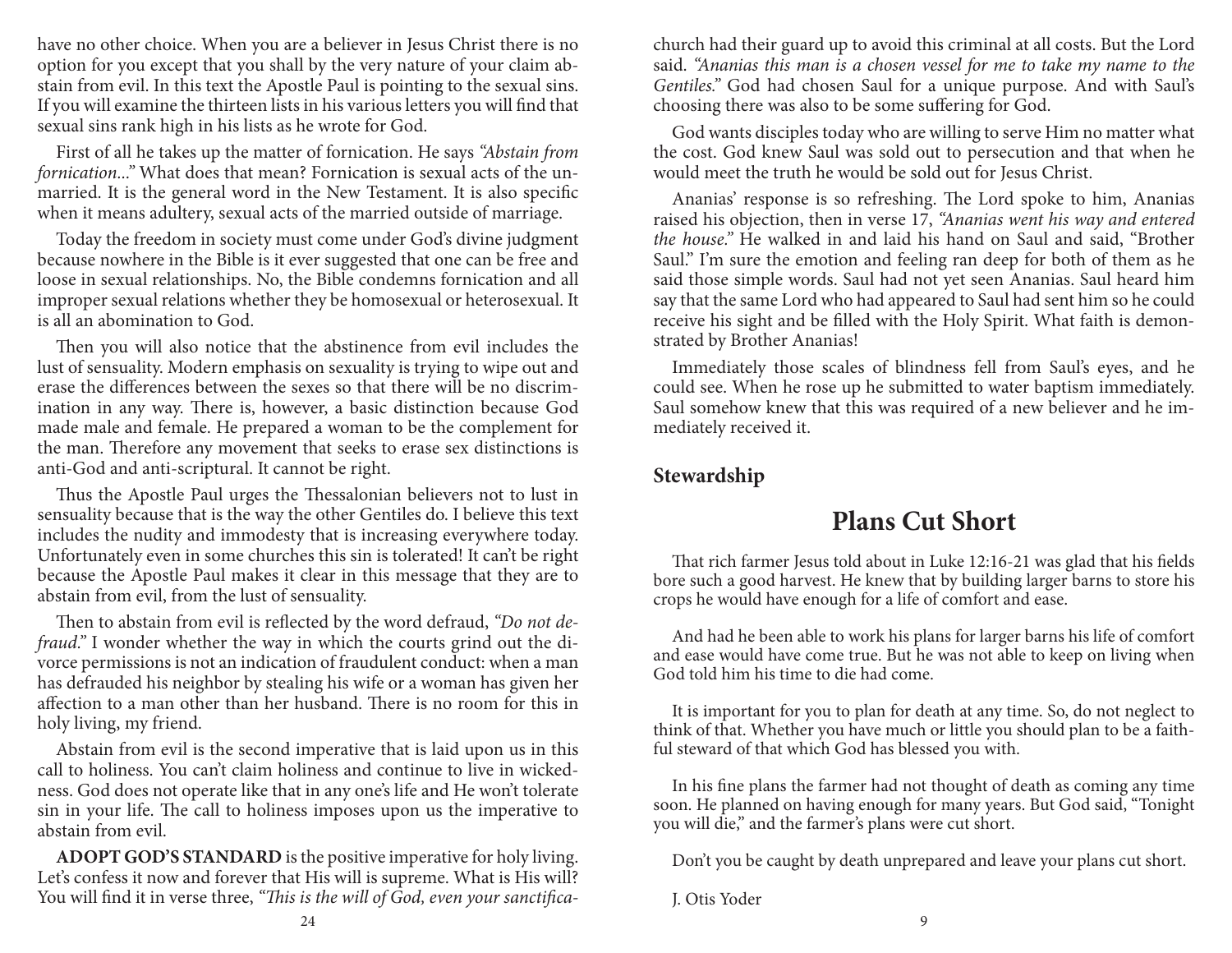# **Turn Around Religion**

One of the great blessings of being a Christian is the hope it gives. We know that this life is not the end. We are looking forward to much more when Jesus comes again. And Jesus is coming again. Yes, praise the Lord, He is coming again. Are you ready for Him? Will you join us when He comes? You will if you have turned your heart to Jesus.

Listen to the Apostle Paul say how the Thessalonians turned from idols to serve the living and true God. Let me ask you, what has your religion done for you? Has it done anything for you?

Some say, "Let's not mix religion with business." Somebody else says, "Don't mix religion with politics." Others say, "Don't mix religion with education." Keep these things separate. When you do business, do business, not religion. When you are in politics, do politics, not religion. When you are in education, do education, not religion. Let me ask you, where do you think religion is practiced?

Some people practice their religion only on Sunday. Is that going to do any good? Suppose they die on Wednesday and they have never practiced any religion on Wednesday. Will it help them then?

There is much need for a turn-around religion, which will change you. That's right. What does your religion do for you? My religion will change you. It will get you going in the right direction. If you don't have God, you won't make it. In fact, the Bible talks about the end of the wicked as being a place of eternal torment. I don't want you to go there. I want you to get turned around now and going in the right direction. Paul had that same desire for the people of Macedonia when he wrote to them in I Thessalo**nians 1: 5-10.**

**5. "For our gospel came not unto you in word only, but also in power, and in the Holy Ghost, and in much assurance; as ye know what manner of men we were among you for your sake.**

**6. And ye became followers of us, and of the Lord, having received the**  word in much affliction, with joy of the Holy Spirit:

**7. So that ye were examples to all that believe in Macedonia and Achaia.**

**8. For from you sounded out the word of the Lord not only in Macedonia and Achaia, but also in every place your faith to Godward is spread abroad; so that we need not to speak any thing.**

**9. For they themselves show of us what manner of entering in we had unto you, and how ye turned to God from idols to serve the living and** 

4. That every one of you should know how to possess his vessel in sanc**tification and honour;** 

**5. Not in the lust of concupiscence, even as the Gentiles which know not God:**

**6. " at no man go beyond and defraud his brother in any matter: because that the Lord is the avenger of all such, as we also have forewarned**  *you and testified.* 

**7. For God hath not called us unto uncleanness, but unto holiness.**

The call to holiness is not an option we can take or leave. It contains IMPERATIVES of life we are bound to accept. In the Scripture there are three imperatives which will nurture holy living.

**ABOUND IN GOD'S WILL** is the first imperative which calls us to a life of holiness. "Furthermore then we beseech you, brethren, and exhort you by the Lord Jesus, that as ye have received of us how ye ought to walk and to please God, so ye would abound more and more." The focus here is on sanctification. That is a complete change from the old life. Before it was pleasing yourself. It was creating a self image. It was looking always to make sure that everything came out to your advantage. But not anymore. No, the Apostle says now we are to please God.

The Thessalonians had their initial experience when they turned from idols to serve the true and living God. In chapter one, verse nine, he said that is exactly what happened to them. Now the focus was on pleasing God. They were to abound in God's will; they were to grow and expand and increase in their knowledge of God's will and in their joy in doing it.

When the focus was on pleasing God it must of necessity be on the commandments of the Lord Jesus. They were not expected to hack their own way through the forest, not when somebody else has gone before and marked out the path. That is what Jesus did. Once we become believers we do not have the freedom to ignore boundaries. That is a misconception of what Christian liberty means. Here the Apostle says we are to conduct ourselves by the commandments of Jesus Christ. You see, you can't disobey the Lord without consequences. It doesn't make any difference what your profession may be, how you live after all is the proof of it.

So the Apostle says here is one imperative we are bound to accept; it is the calling to holiness that we cannot dodge. We must listen to it: abound in God's will. Let me tell you what a tremendous field of pleasure is in this! Some people think it means there is a great restriction being laid upon them. No, you have the whole field of God's pleasure before you. So please God by abounding in God's will. That is the imperative calling to holiness.

**ABSTAIN FROM EVIL** is the negative side of the call to holiness. You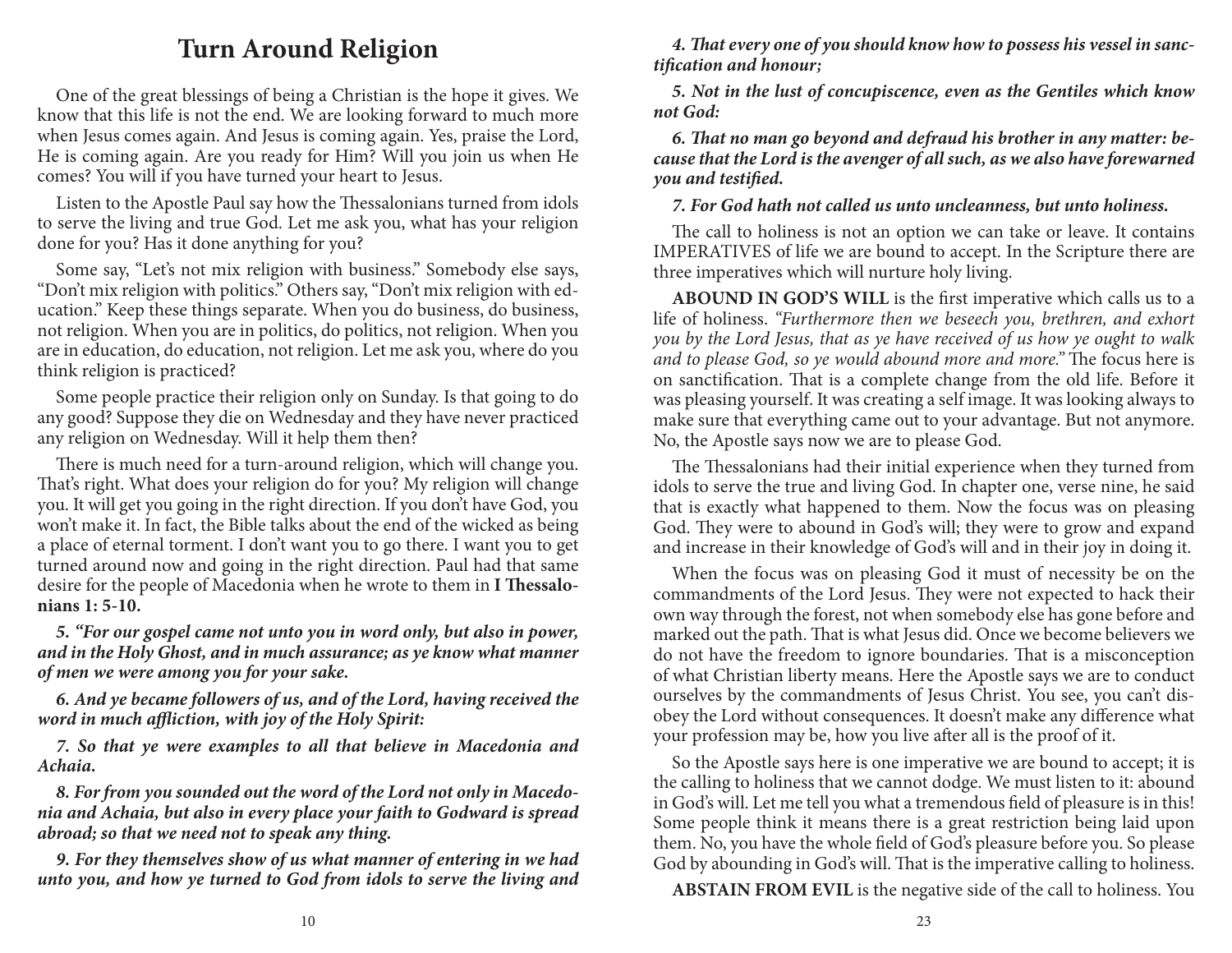103. Abraham 104. in a cave 105. drink wine 106. preserve seed for family (children)107. Lot108. Moab 109. Benammi101. Moabites, Ammonites

Let me ask you several questions. How do you think a Christian should live? Do you think that believing in Jesus Christ should make any difference in how a person lives? If so, how does the difference express itself? Is a believer an odd-ball? Well, let's put it this way: is any part of life untouched when one becomes a believer? How much of life does one's faith<br>effect?

My thesis is that all of life is affected by what a person believes. All of<br>life is affected when one becomes a believer in Jesus Christ. You want<br>proof for that? All right, here it is in II Corinthians 5:17, *"Therefore i* **The Call to Holiness**<br>
reral questions. How do you thin<br>
nat believing in Jesus Christ sho<br>
n lives? If so, how does the difficall? Well, let's put it this way:<br>
recomes a believer? How much c<br>
ll of life is affected by w

Not only that but all goals have been adjusted. In fact,we could say goals have been changed. Nothing a believer does can come outside of his main commitment to Jesus Christ. To be a believer means to accept a totally new

As early as the call of Israel in the Old Testament when God set them<br>apart to be a people peculiar unto Himself, He said, "*Be ye holy, for I am*<br>*holy.*" Do you think that now that Jesus Christ has died on the cross to<br>f

**1. Furthermore then we beseech you, brethren, and exhort you by the Lord Jesus, that as ye have received of us how ye ought to walk and to please God so ye would abound more and more.**

**2. For ye know what commandments we gave you by the Lord Jesus.**

**3. For this is the will of God, even your sanctification, that ye should abstain from fornication:** 

#### **true God;**

#### **10. And to wait for his Son from heaven whom he raised from the dead, even Jesus, which delivered us from the wrath to come."**

This text explains about turning from idols to serve the living and true God. In these verses the Apostle Paul shows us the RESULTS that come from this turn-around religion: what it will do for you.

**A NEW DETERMINATION** is the result which came to these Thessalonian believers. Paul said, "Our gospel came not unto you in word only, but also in power, and the Holy Ghost, and in much assurance." He came there with a message of power. He said, "You know what kind of men we were among you for your sakes."

The Apostle Paul says the Gospel is a Gospel of power. When you have Jesus you have the power. But you must have Jesus. You must have the Gospel. You must have the Holy Spirit. You will have the Holy Spirit once you have the Gospel because the Gospel is empowered by the Holy Spirit. This is what the Apostle Paul tells us right here.

So praise the Lord, that turn-around religion will give you a new determination because it is the Gospel of power. The Apostle said, "You became followers of us and of the Lord." That determination has carried you through much affliction accompanied with the joy of the Holy Spirit.

It is not an easy road, but it is a joyful road. It is a road full of pleasure and joy even if it isn't an easy road. Paul said the Thessalonians had come through much affliction with the joy of the Holy Spirit. There is a new determination. I have decided to follow Jesus. No turning back, no turning back. That is what turn-around religion will do for you.

**A NEW DECLARATION** is another result of turning from idols to the true and living God. The Apostle says they are examples to all who believe in Macedonia and Achaia. Geographically, Thessalonica is a seaport in the northern part of Greece known as Macedonia. It is the second city in which the Apostle stayed and preached when he came from Troas after seeing the vision of the Macedonian beckoning him to come. He went first to Philippi. From there he went west to Thessalonica, touching several other towns enroute.

But in Thessalonica the people began to follow the Lord. They were examples to all of Macedonia, northern Greece, and to Achaia, southern Greece. The Word of the Lord sounded out through the world, he said, not only there but in every place. And their faith toward God was spread abroad so that there was no need for Paul even to speak.

How the news traveled across the country! "The Thessalonian believers are really genuine believers." I never saw anything like it," people prob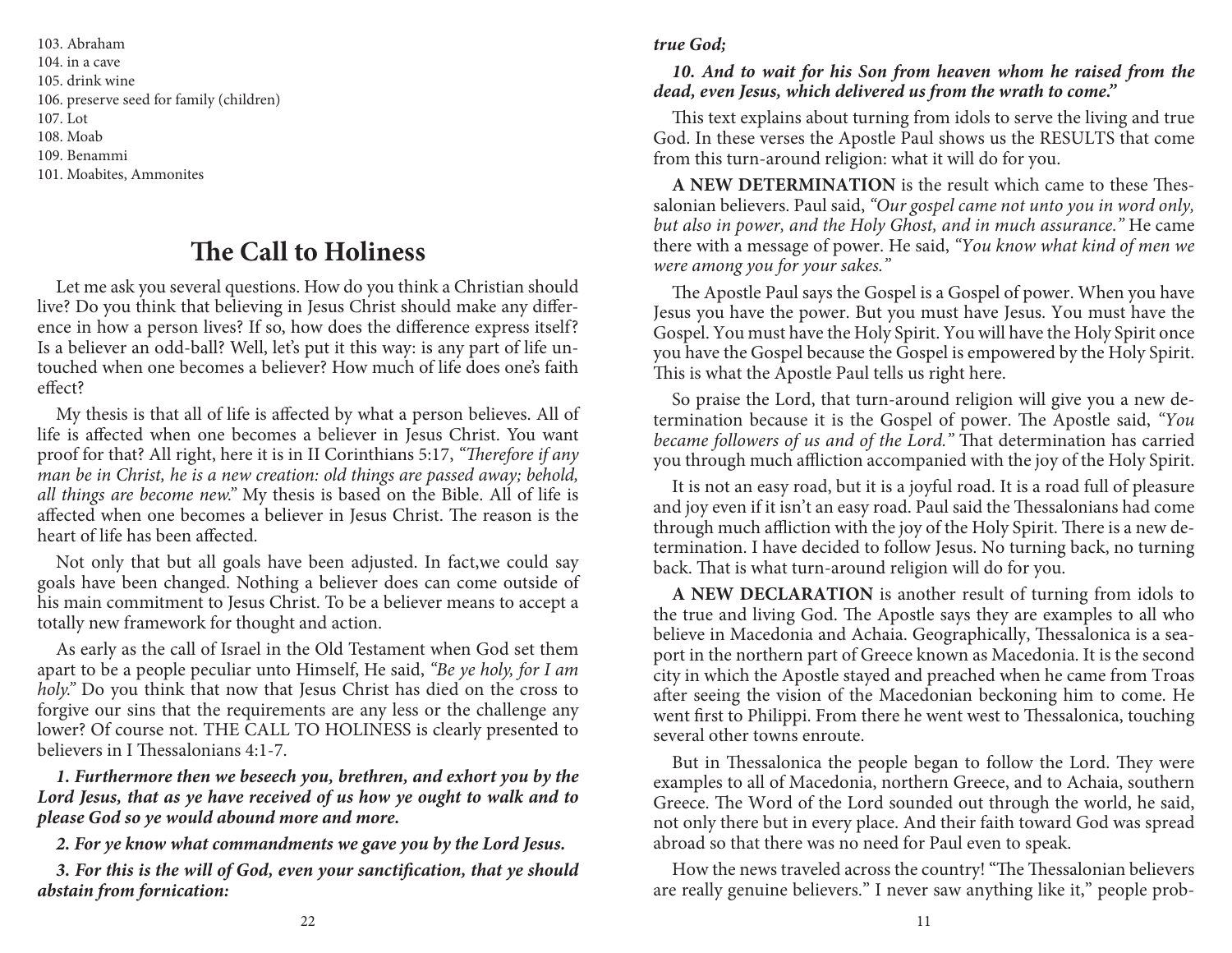ably began to say among themselves. The Apostle says they really had an experience, so their new declaration sounded out and people everywhere learned about it.

Somebody asked me one time, "Do you think that a person can be a secret believer?" Well, I am not judging anybody but if one really has the joy of salvation there will be a declaration; people will learn about it. Of course they will. It says here they sounded out the word of the Lord so that people heard and were convinced that there is something to this message of the Gospel. Yes, indeed!

**A NEW DELIVERANCE** is the best result of this turn-around religion. It will change you. It surely will. What did it do for the Thessalonians? It turned them away from idols to serve the true and living God. That's wonderful! The thing that is so baffling to me, so difficult for me to understand, is how anyone can make something and then call it his god. He makes it with his own hands, then bows down and worships it.

The Prophet Isaiah wrote about that. He said some people take a piece of wood, carve something out of part of it, and cook their food with the rest of it. They set up the carving and bow down to it. That's difficult for me to understand. I want to be sympathetic. I want to be understanding. But the Apostle says his turn-around religion turned these people away from idols to serve the true and living God. Now that's the kind of religion I want. I want a religion that turns you around and gets you on the right road and started toward heaven.

Wouldn't you like to have a religion like that? Because the Apostle continues, "And to wait for his Son from heaven whom He raised from the dead, even Jesus which delivered us from the wrath to come." That's the kind of religion I want: a turn-around religion. It puts you on the right path; it puts you on the way to heaven; it puts you in the hope of being delivered from the wrath to come. That means the wrath of  $God$ .

There are some very interesting ideas put together here.

First of all, you turn from idols; then you wait for the Son; then you claim the promise of being delivered from the wrath to come. Isn't it beautiful? Praise the Lord! Yes, a turn-around religion, that's what you want. You want a religion that will put you on the right path; that takes your feet out of the slippery place and puts you on a solid foundation; sends you on your way, the right way, with a new determination, a new declaration, with a new deliverance.

Let us pause a little longer on this tenth verse "...which delivered us from the wrath to come." I don't think anybody really quite understands all that wrath might mean. But let me suggest to you, my friend, that it means whatever God is going to pour out upon the wicked. The godly will not

27. they were all stolen 28. he was captured, and all his goods 29. rescued Lot and many others, plus the goods 30. Melchizedek 31. Abram, most high God 32. not a thread of shoe latchet. only a portion for the three men with him33. in a vision 34. a shield, exceeding great reward35. Eliezer of Damascus 36. born in the house, (not an outsider)37. the stars of heaven 38. believed in the Lord 39. declared Abram righteous 40. an heifer, she goat, ram (3 years old), turtledove, young pigeon41. the birds 42. deep sleep. horror of great darkness43. 400 years 44. smoking furnace, burning lamp 45. river of Egypt and Euphrates River46. Kenites, Kenizzites, Kadmonites, Hittites, Perizzites, Hephaims, Amorites, Canaanites, Girgashites, Jebusites47. Hagar 48. the Lord49. Abram 50. hardly (cruelly) 51. by a fountain of water in the wilderness 52. her seed would multiply in number53. Ishmael54. wild, his hand against every man. every man's hand against him, he will dwell in presence of his brethren55. Beerlahairoi56. 86 years old 57. 99 years old 58. fell on his face 59. father of many nations60. Abraham 61. land of Canaan62. circumcision63. 8 days old 64. those born in the house or brought in65. Sarah 66. Sarah 67. fell on his face and laughed68. Abraham 100, Sarah 90 69. "Oh that Ishmael might live before thee" 70. Isaac 71. his covenant72. circumcised him 73. in the plains of Mamre74. three men 75. makes, young calf, butter and milk76. laughed within herself 77. Is anything too hard for the Lord?78. great and mighty 79. command his children and his household after God, keep the way of the Lord, do justice and judgment80. Sodom and Gomorrah 81. wilt thou destroy the righteous with the wicked'? 82. shall not the Judge of all the earth do right'? 83. 50-45-40-30-20-10 84. because there were not 10 righteous people there 85. two angels 86. feast with unleavened bread87. men of Sodom 88. know them (have homosexual relations with them) 89. his own virgin daughters90. break it down 91. two angels in his house92. smote with blindness 93. bring them out of the city94. destroy the city95. by the hand 96. his great mercy 97. to the mountain98. Zoar99. brimstone and fire 100. the cities, all the plain, inhabitants of the cities, what grew on ground 101. she became a pillar of salt102. smoke of a furnace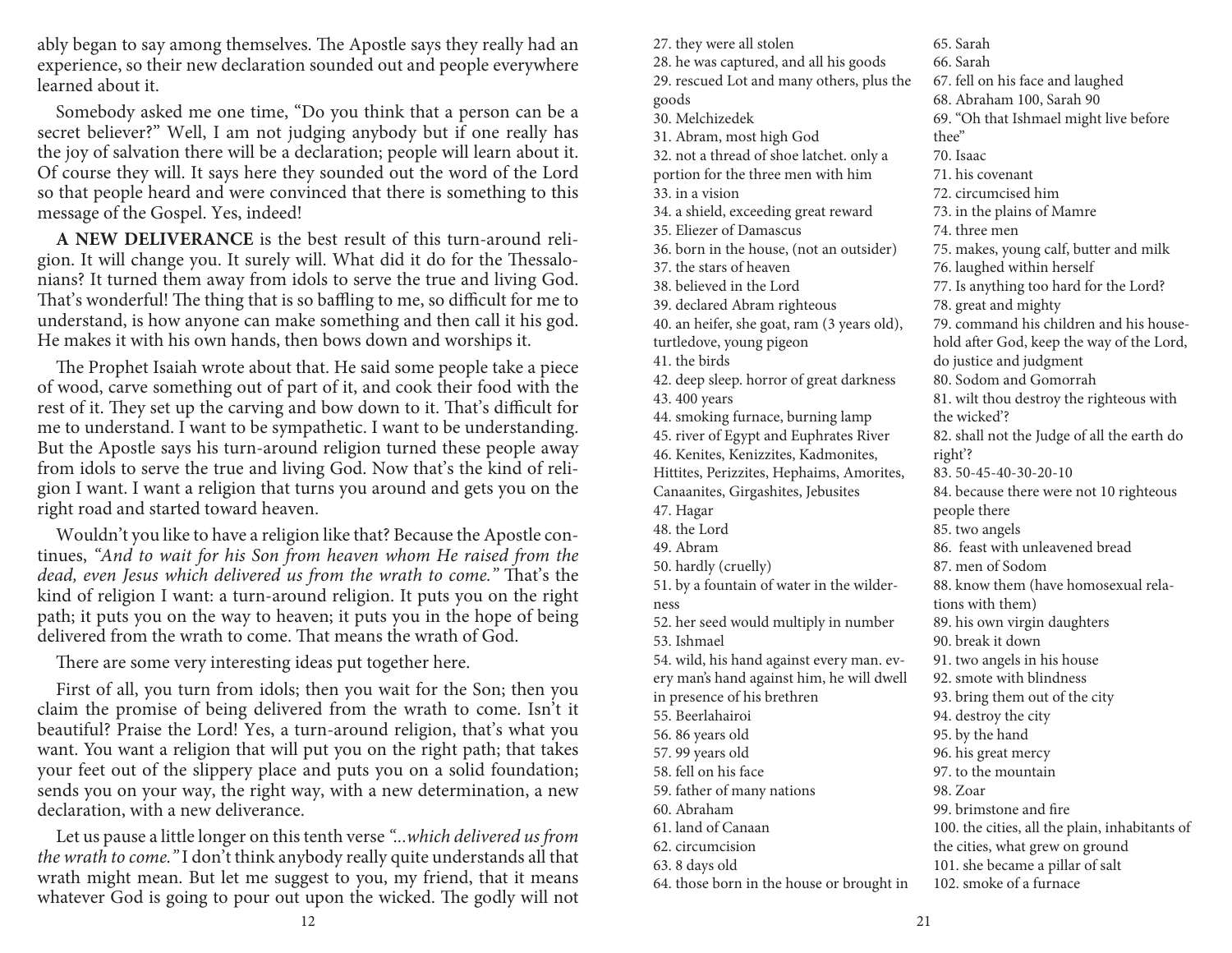99. What did the Lord send to Sodom and Gomorah when Lot escaped? (19:24)

100. What four things did God overthrow in this righteous destruction? (19:25)

101. What happened to Lot's wife when she looked back? (19:26)

102. How did the smoke look to Abraham when he looked toward Sodom? (19:28)

103. Who did God remember by rescuing Lot? (19:29)

104. Where did Lot and his daughters live? (19:30)

105. What did Lot's daughters do to cause Lot to commit sin? (19:32)

106. Why did the daughters want to lay with their father? (19:32)

107. Who fathered children to Lot's two daughters? (19:36)

108. What did Lot's oldest daughter name her son? (19:37)

109. What did the younger daughter name her son? (19:38)

110. Which two nations came from these children? (19:37-38)

#### **Answers**

1. the Lord 2. country, kindred, father's house 3. I will make of you a great nation, I will bless thee, make thy name great, thou shalt be a blessing4. all families 5. he departed 6. 75 years old 7. Sarai (wife), Lot (nephew), all their substance and souls of their families8. built an altar to the Lord 9. built an altar unto the Lord10. famine in Canaan 11. she was beautiful, thought they would kill him for her12. she was taken into Pharaoh's house

13. sheep, oxen, men and maid servants, asses, and camels14. plagues 15. sent them away(Abram and Sarai, all they had) 16. cattle, silver, gold 17. made an altar, called on the Lord18. flocks, lands tents 19. their substance was great20. we are brethren 21. it was well watered everywhere22. Sodom 23. wicked, sinners 24. north, south, east, west25. dust of the earth26. built an altar to the Lord

experience God's wrath because he believes in Jesus Christ.

"...To wait for His Son from heaven," the Apostle said, "whom he raised from the dead, even Jesus, which delivered us from the wrath to come." So we're not looking for wrath, my friend, we're looking for deliverance. Praise God! He'll be faithful to what He has promised. Of course He will.

I ask you again, what does your religion do for you? Has it done anything for you? I'm glad to tell you that there is a religion, there is a faith, that will turn you around and put you on the right track. It will guide your feet in the right path. It will give you a new determination. It will give you a new declaration. It will give you a new deliverance; a deliverance from the enslaving things of time and from the condemnation of eternity. Wouldn't you like to have it? Then accept the Lord Jesus Christ as your personal Saviour right now.



 Have you been receiving the HOPE HERALD for several years? Please take note of this announcement. **If we have not heard from you within the past FIVE (5) YEARS,** you will be put on our "inactive" mailing list! If that happens, you will not receive your annual copy of the HOPE HER-ALD.

 We don't want that to happen. But to be good stewards of the resources God has given, we must have your complete and accurate mailing address. If you move from one location to another, please let us know as soon as possible. If you haven't written to us for several years, do it now, by e-mail at hope@heraldsofhope.org, or by post at PO Box 3, Breezewood, PA 15533. That way you will not need to miss out on receiving your copy of the HOPE HERALD.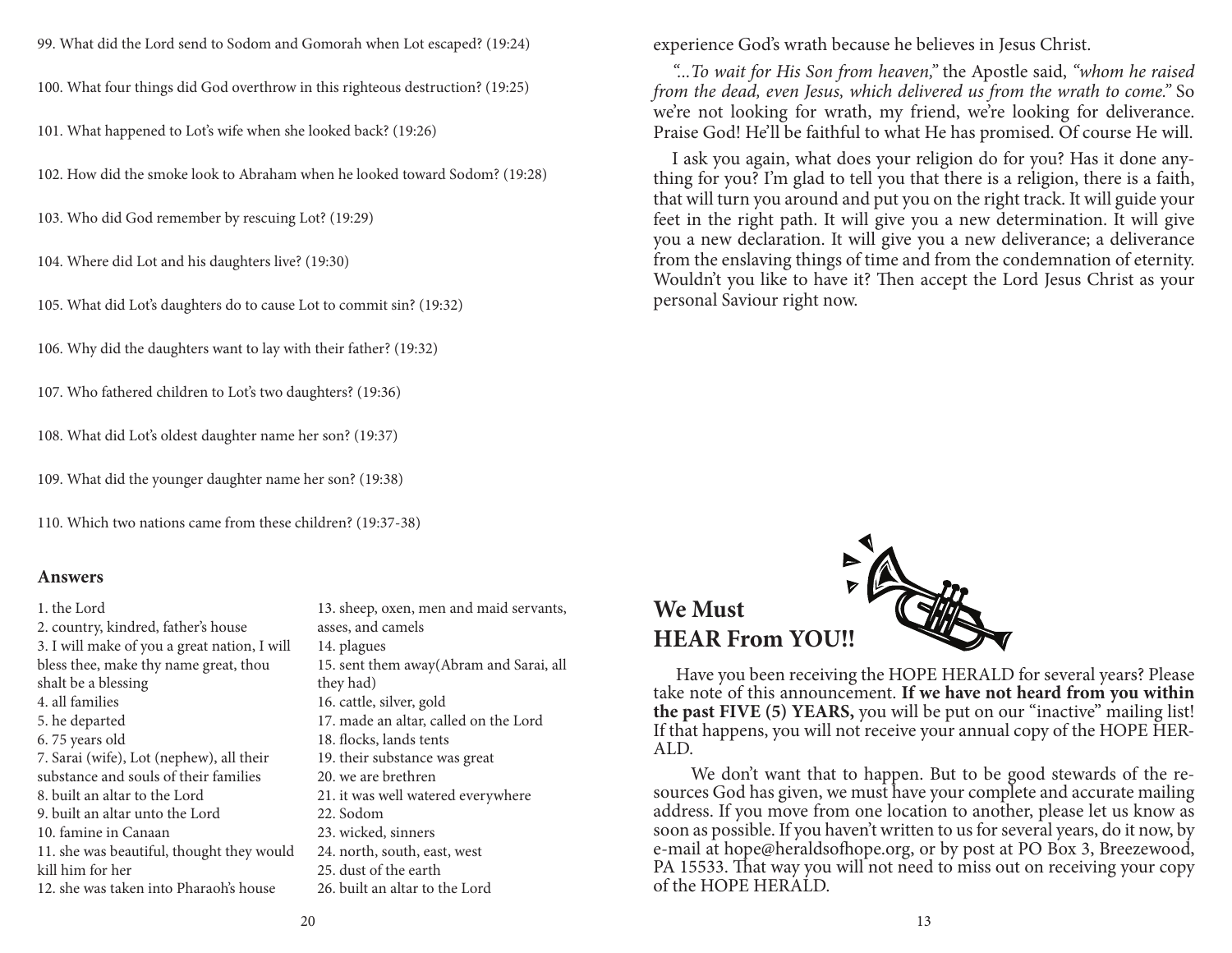# **Study Questions forGenesis**

Genesis is a book of beginnings. It is a book of origins. Moses was the author of Genesis written between 1450-1410 BC. Genesis is the first of five books that make up the Pentateuch. It is the only source that we can trust as an authentic record of divine creation. The only one who was there in the beginning (God) tells us what happened through His servant Moses.

Genesis is quoted more than 60 times in the New Testament in 17 of the 27 books. The foundation of all further revelation begins here.

We hope you will enjoy exploring the treasures of Genesis as you go through the questions. This study is from Genesis 1-11. We trust the Spirit of God will direct you to a better understanding of the Word as you study these questions: alone, with a friend, or in a group setting.

The following outline of the book may be helpful.

I. The Creation of the World - Chapters 1-2

II. Man's Separation from God - Chapter 3-5

III. God's Judgment on Rebellious Man - Chapters 6-8

IV. New Beginnings for Man - Chapters 9-11

V. Abram--Father of the Faithful - Chapters 12-21

VI. Isaac--God's Special Son - Chapter 22-26

VII. Jacob--Chosen by God - Chapters 27-36

VIII. Joseph--Faithful and Forgiving - Chapters 37-50

May your love for God's Word grow as you study these questions.

Please do NOT mail these lessons to Heralds of Hope. We can NOT return them to you. Study and answer the questions. Check your answers from page 15. The chapters and verses are in  $($   $).$ 

79. How was Abraham taking care of his family? (18:19)

80. Which two cities sins were very grievous to the Lord? (18:20)

81. What was the important question that Abraham asked God? (18:23)

82. What was Abraham's next important question of God'? (18:25)

83. List all the numbers that Abraham pled to spare Sodom, from the largest to the smallest number. (18:24-32)

- 84. Why were Sodom and Gomorrah destroyed'? (18:32)
- 85. Who came to Sodom to rescue Lot? (19:1)
- 86. What did Lot prepare for the men when they entered his home? (19:3)
- 87. Who surrounded Lot's house desiring to see these men? (19:4)
- 88. What was their intent to do to these two men'? (19:5)
- 89. Who did Lot offer instead of these men? (19:8)
- 90. What did the men of the city almost do to the door after Lot's speech? (19:9)
- 91. Who rescued Lot from this wild mob? (19:10)
- 92. What happened to the men outside the door'? (19:11)
- 93. What did the angels compel Lot to do with his family'? (19:12)
- 94. What task did the Lord give these angels to do? (19:13)
- 95. How did the angels take Lot and his family out of the city? (19:16)
- 96. What did this show about God? (19:16)
- 97. Where did the angels tell Lot to escape to? (19:17)

98. What small city did Lot escape to? (19:22)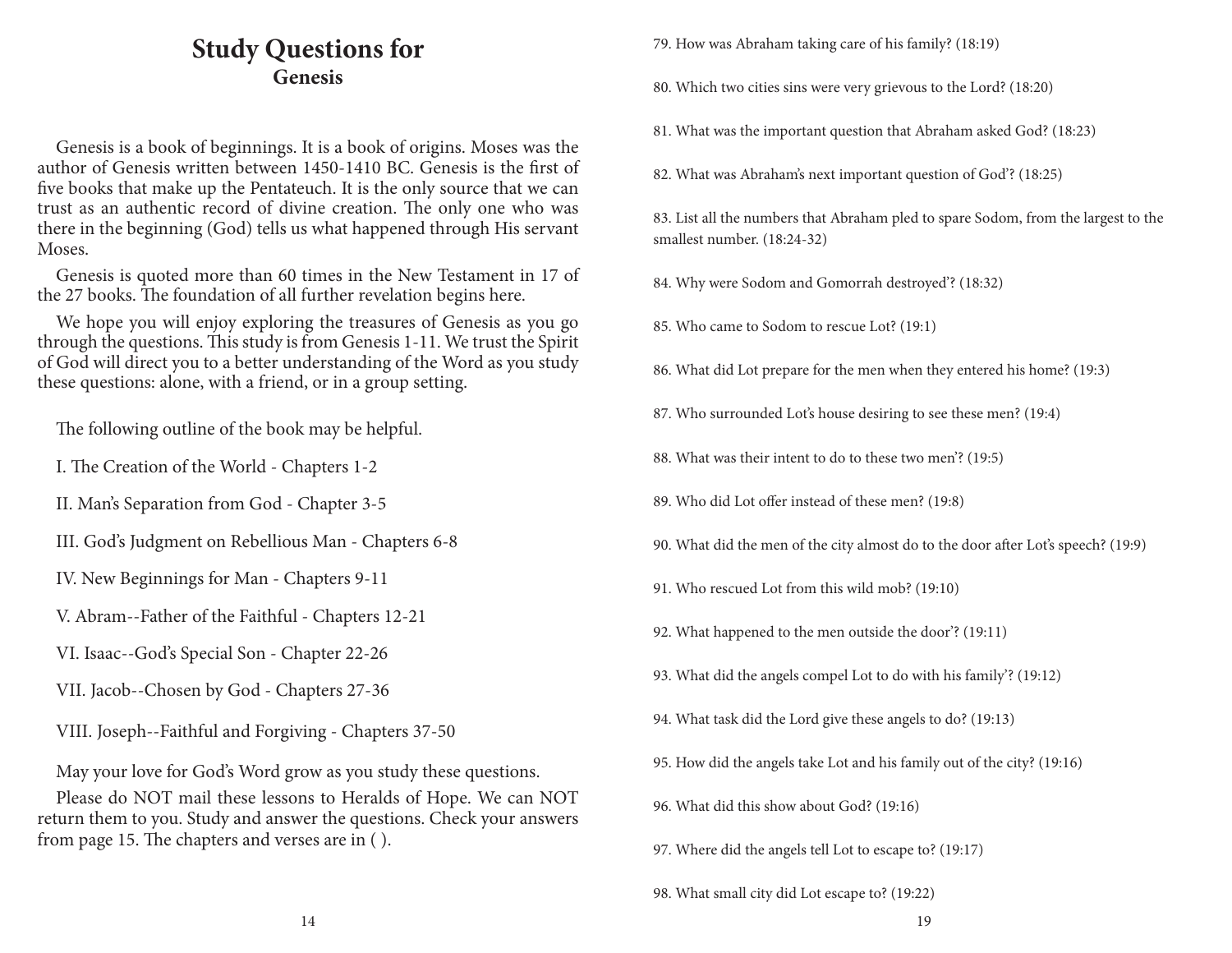59. What did God promise Abram that he would be? (17:4)60. What was Abram's new name to be? (17:5)61. What land was promised to Abraham's descendants? (17:8)62. What was going to be a sign of the covenant? (17:10)63. How old was the boy child to be when he was circumcised? (17:12)64. Who all were to be circumcised? (17:13-14)65. What was the new name for Sarai? (17:15)66. Who would be the mother of nations? (17:16)67. How did Abraham respond to God's promise? (17:17)68. How old were Abraham and Sarah at this time? (17:17)69. What was Abraham's request to God? (17:18)70. What was Abraham to name his son? (17:19)71. What was God going to establish with Isaac? (17:21)72. What did Abraham do with every male in his household that day? (17:23)73. Where did the Lord next appear to Abraham? (18:1)74. Who came to Abraham's tent'? (18:2)75. What delicious meal did Abraham prepare for his guests? (18:6-8)76. What did Sarah do when the men promised that she would have a son? (18:12)77. What question did the Lord ask Abraham that He asks us too? (18: 14). 78. What kind of nation would Abraham's descendants become? (18:18)

#### **Genesis Chapters 12-19**

| 1. Who came to Abram with a message to leave? (12:1)                         |
|------------------------------------------------------------------------------|
| 2. In what three areas was Abram to experience separation? (12:1)            |
| 3. What four promises did God make to Abram? (12:2)                          |
| 4. How much of the earth would be blessed through Abram? (12:3)              |
| 5. What did Abram do when the Lord gave his command? (12:4)                  |
| 6. How old was Abram when he left Haran? (12:4)                              |
| 7. Who traveled with Abram to the land of Canaan? (12:5)                     |
| 8. What did Abram do when the Lord appeared the first time in Canaan? (12:7) |
| 9. What did Abram do when he camped between Hai and Bethel? (12:8)           |
| 10. What happened to force Abram to go to Egypt? (12:10)                     |
| 11. Why was Abram afraid to say Sarai was his wife? (12:11-13)               |
| 12. What happened to Sarai as a result of Abram's lie? (12:15)               |
| 13. What did Pharaoh give Abram in exchange for Sarai? (12:16)               |
| 14. What did the Lord send to Pharaoh's house? (12:17)                       |
| 15. What did Pharaoh do when he found out Sarai was Abram's wife? (12:20)    |
| 16. What three things did Abram have that made him rich? (13:2)              |
| 17. What did Abram do again upon his return to Bethel? (13:4)                |
| 18. What did Lot, Abram's nephew have for possessions? (13:5)                |
| 19. Why were Abram and Lot not able to dwell together? (13:6)                |

18